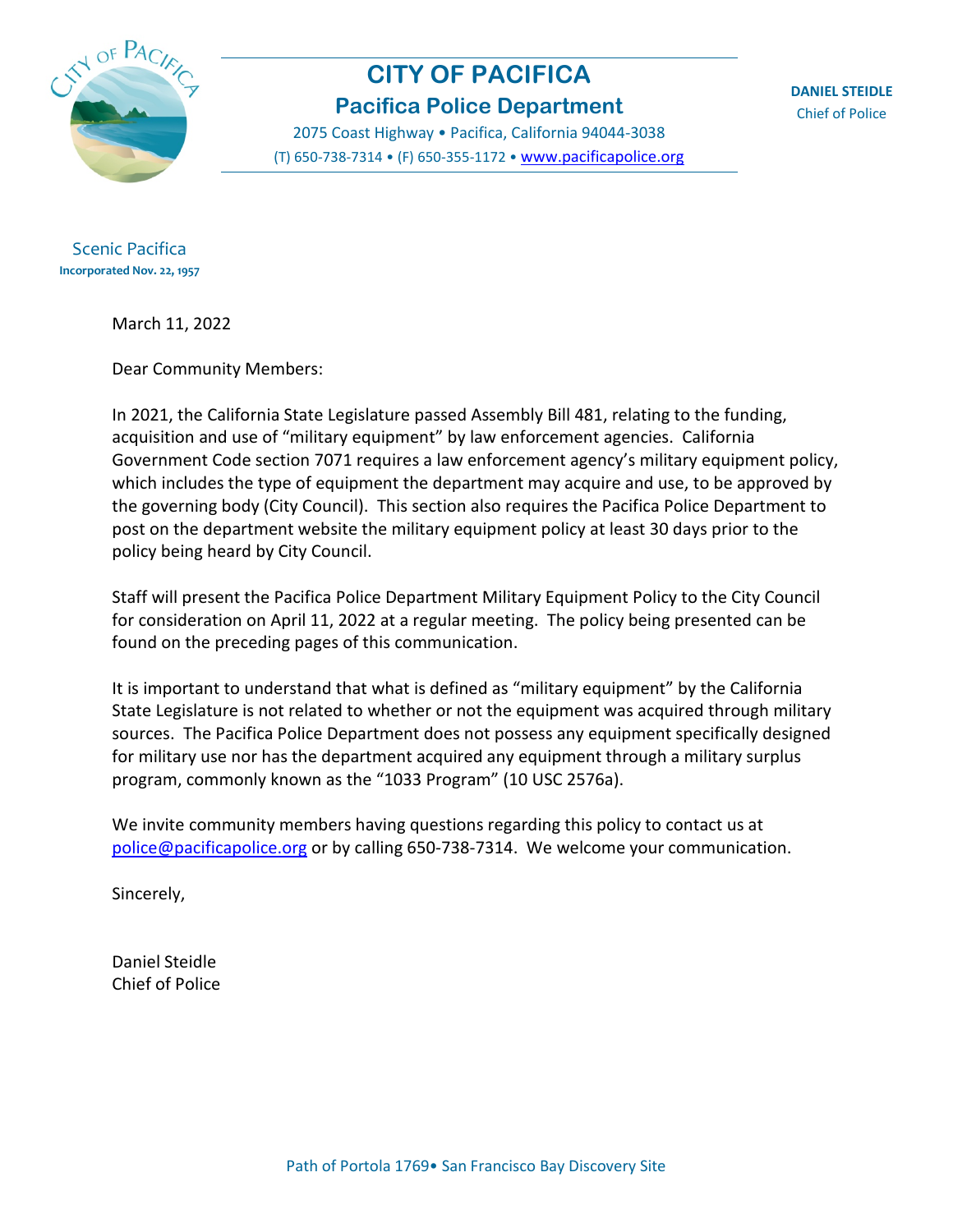

Pacifica Police Department Pacifica PD Policy Manual

#### **Military Equipment**

### **705.1 PURPOSE AND SCOPE**

The purpose of this policy is to provide guidelines for the approval, acquisition, and reporting requirements of military equipment (Government Code § 7070; Government Code § 7071; Government Code § 7072).

The Pacifica Police Department does not possess any tactical equipment that it has obtained from the military, nor does it possess any equipment that was specifically designed for military use. The Pacifica Police Department also has not acquired any equipment through military surplus programs such as the 1033 Program (10 USC 2576a).

#### **705.1.1 DEFINITIONS**

Definitions related to this policy include (Government Code § 7070):

**Governing body** – The elected or appointed body that oversees the Department.

**Military equipment** – Includes but is not limited to the following:

- Unmanned, remotely piloted, powered aerial or ground vehicles.
- Mine-resistant ambush-protected (MRAP) vehicles or armored personnel carriers.
- High mobility multipurpose wheeled vehicles (HMMWV), two-and-one-half-tontrucks, five-ton trucks, or wheeled vehicles that have a breaching or entry apparatus attached.
- Tracked armored vehicles that provide ballistic protection to their occupants.
- Command and control vehicles that are either built or modified to facilitate the operational control and direction of public safety units.
- Weaponized aircraft, vessels, or vehicles of any kind.
- Battering rams, slugs, and breaching apparatuses that are explosive in nature. This does not include a handheld, one-person ram.
- Firearms and ammunition of .50 caliber or greater, excluding standard-issue shotguns and standard-issue shotgun ammunition.
- Specialized firearms and ammunition of less than .50 caliber, including firearms and accessories identified as assault weapons in Penal Code § 30510 and Penal Code § 30515, with the exception of standard-issue firearms.
- Any firearm or firearm accessory that is designed to launch explosive projectiles.
- Noise-flash diversionary devices and explosive breaching tools.
- Munitions containing tear gas or OC, excluding standard, service-issued handheld pepper spray.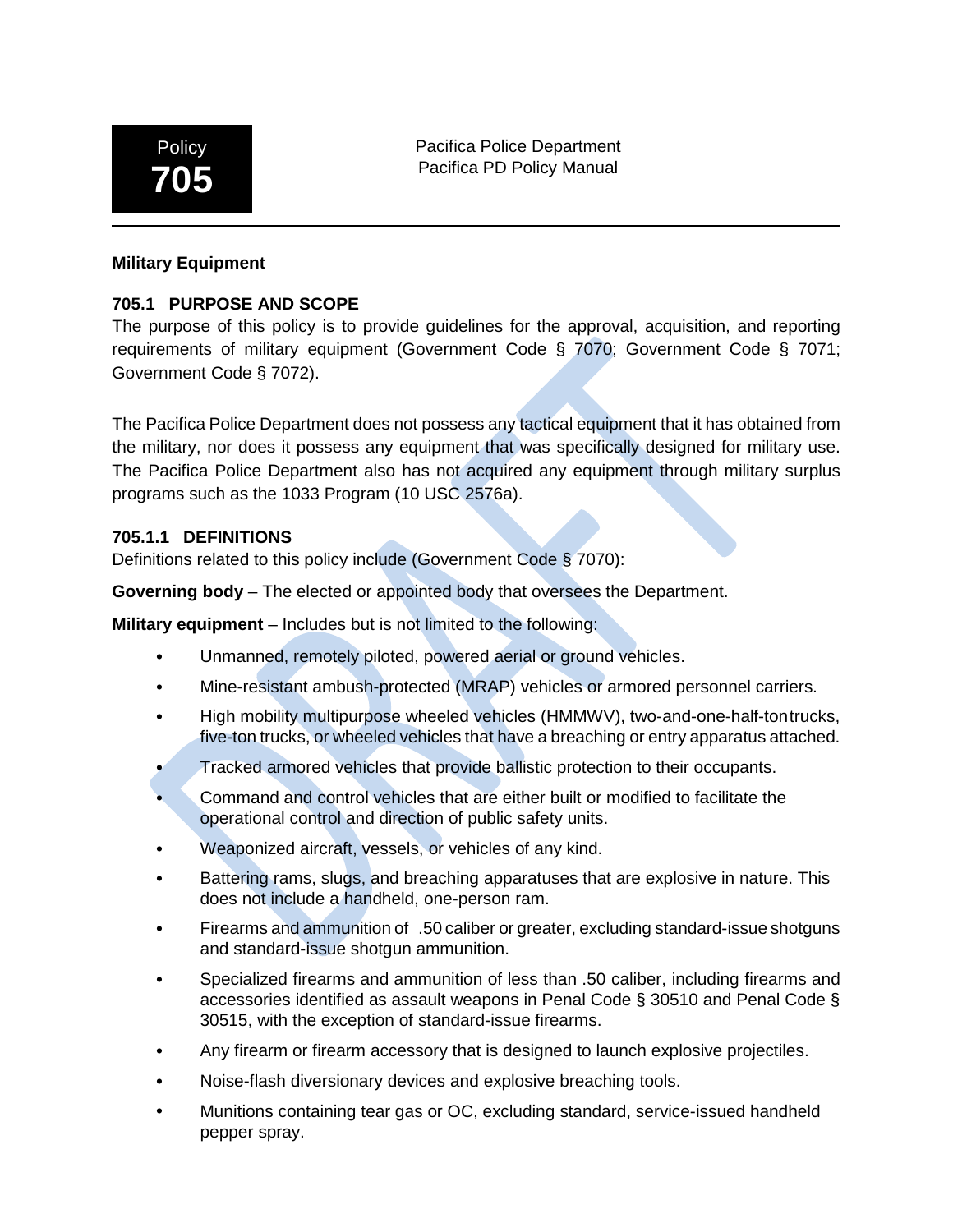- TASER® Shockwave, microwave weapons, water cannons, and long-range acoustic devices (LRADs).
- Kinetic energy weapons and munitions.
- Any other equipment as determined by a governing body or a state agency to require additional oversight.

# **705.2 POLICY**

It is the policy of the Pacifica Police Department that members of this department comply with the provisions of Government Code § 7071 with respect to military equipment. All members of the Pacifica Police Department will comply with this policy.

## **705.3 MILITARY EQUIPMENT COORDINATOR**

The Chief of Police should designate a member of this department to act as the military equipment coordinator. The responsibilities of the military equipment coordinator include but are not limited to:

- (a) Acting as liaison to the governing body for matters related to the requirements of this policy.
- (b) Identifying department equipment that qualifies as military equipment in the current possession of the Department, or the equipment the Department intends to acquire that requires approval by the governing body.
- (c) Conducting an inventory of all military equipment at least annually.
- (d) Collaborating with any allied agency that may use military equipment within the jurisdiction of Pacifica Police Department (Government Code § 7071).
- (e) Preparing for, scheduling, and coordinating the annual community engagement meeting to include:
	- 1. Publicizing the details of the meeting.
	- 2. Preparing for public questions regarding the department's funding, acquisition, and use of equipment.
- (f) Preparing the annual military equipment report for submission to the Chief of Police and ensuring that the report is made available on the department website (Government Code § 7072).
- (g) Establishing the procedure for a person to register a complaint or concern, or how that person may submit a question about the use of a type of military equipment, and how the Department will respond in a timely manner.

## **705.4 MILITARY EQUIPMENT INVENTORY**

The following constitutes a list of qualifying equipment for the Department:

- **1. Less Lethal Shotgun:** Less Lethal Shotgun is used to deploy the less lethal 12-gauge Super-Sock Beanbag Round.
	- a. Description, quantity, capabilities, and purchase cost
		- i. MOSSBERG 590 TACTICAL LESS LETHAL SHOTGUN, cost: approximately \$530 each, quantity:11. The Mossberg 590 Tactical Less Lethal Shotgun is used to deploy the less lethal 12-gauge Super-Sock Beanbag Round up to a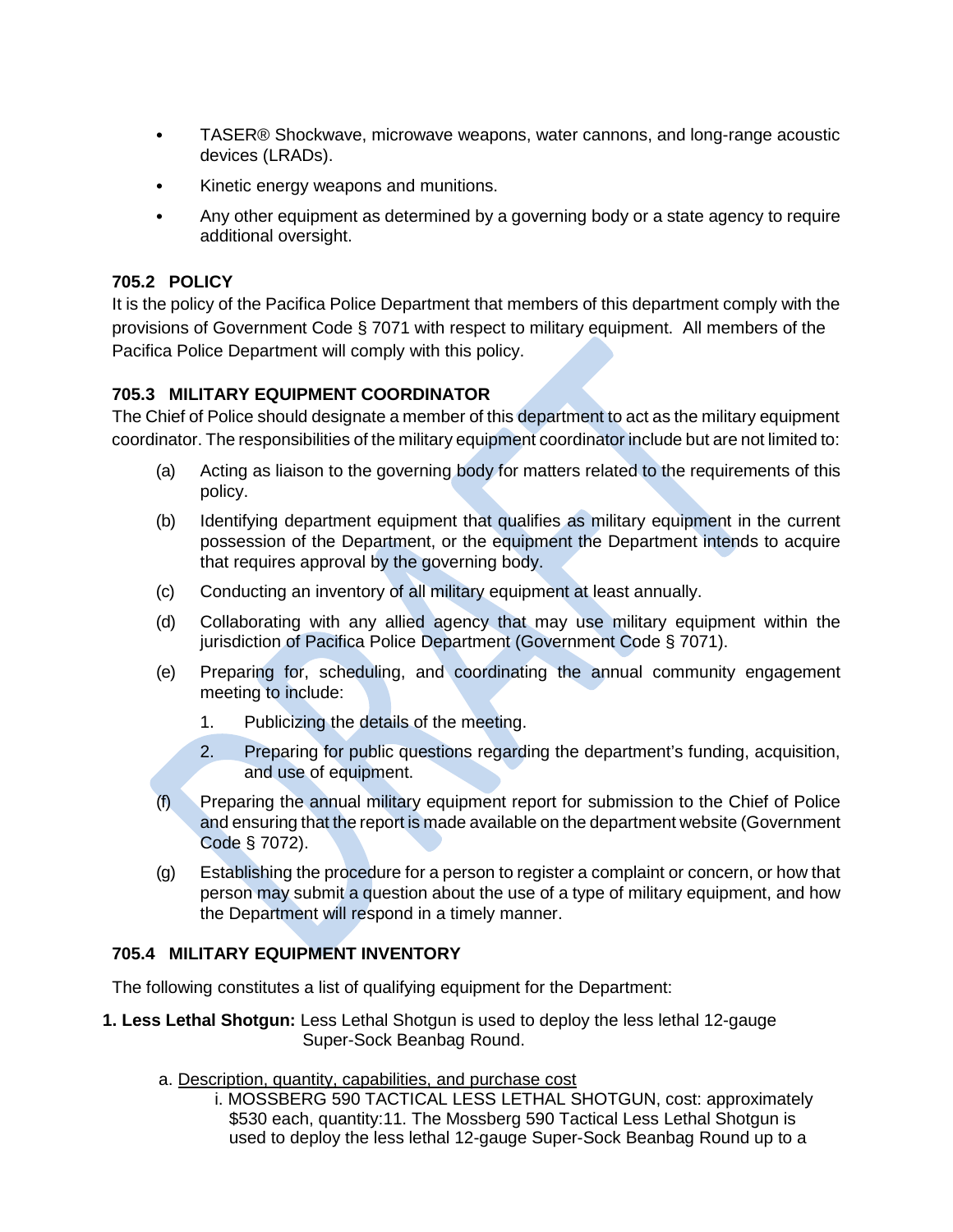distance of 75 feet. The dedicated 12-gauge shotgun is distinguishable by an orange butt stock and fore grip. The range of the weapon system helps to maintain space between officers and a threat reducing the immediacy of the threat which is a principle of de-escalation.

ii. 12-GAUGE SUPER-SOCK BEANBAG ROUND, cost: approximately \$6.45, quantity: 80. A less lethal 2.4-inch 12-gauge shotgun round firing a ballistic fiber bag filled with 40 grams of shot at a velocity of 270 feet per second (FPS). CTS Super-Sock rounds are discharged from a dedicated 12-gauge shotgun that is distinguishable by an orange butt stock and fore grip. This round provides accurate and effective performance when fired from the approximate optimal rages between 5 and 20 yards. The maximum effective range of this munition is up to approximately 75 feet from the target. The Super-Sock is in its deployed state immediately upon exiting the barrel. It does not require a minimum range to "unfold" or "stabilize." The Super-Sock is an aerodynamic/projectile. However, accuracy is relative to the shotgun, barrel length, environmental conditions, and the operator. The Super-Sock is accurate, however, effectiveness depends on many variables, such as distance, clothing, stature, and the point where the projectile impacts.

#### b. Purpose

To limit the escalation of conflict where employment of lethal force is undesirable.

c. Authorized Use

 Situations for use of the less lethal weapon systems may include, but are not limited to:

- i. The suspect is armed with a weapon and the tactical circumstances allow for the safe application of approved munitions.
- ii. The suspect has made credible threats to harm him/herself or others.
- iii. The suspect is engaged in riotous behavior or is throwing rocks, bottles or other dangerous projectiles at people and/or officers.
- iv. There is probable cause to believe that the suspect has already committed a crime of violence and is refusing to comply with lawful orders.
- v. Training exercises or approved demonstrations.

#### d. Lifespan

 Mossberg 590 Tactical Less Lethal Shotgun- approximately 15-20 years. Super Sock Round- No listed expiration date.

#### e. Fiscal Impact of Maintenance

 Costs of procurement are listed above. Annual cost of ongoing maintenance is estimated to be approximately \$500.

#### f. Training

 Prior to use of the 12 gauge less lethal shotgun, personnel shall attend a 2 hour course instructed by POST certified instructors, followed by proficiency qualification. Personnel will complete annual qualification demonstrating proficient use of the weapon and policy knowledge.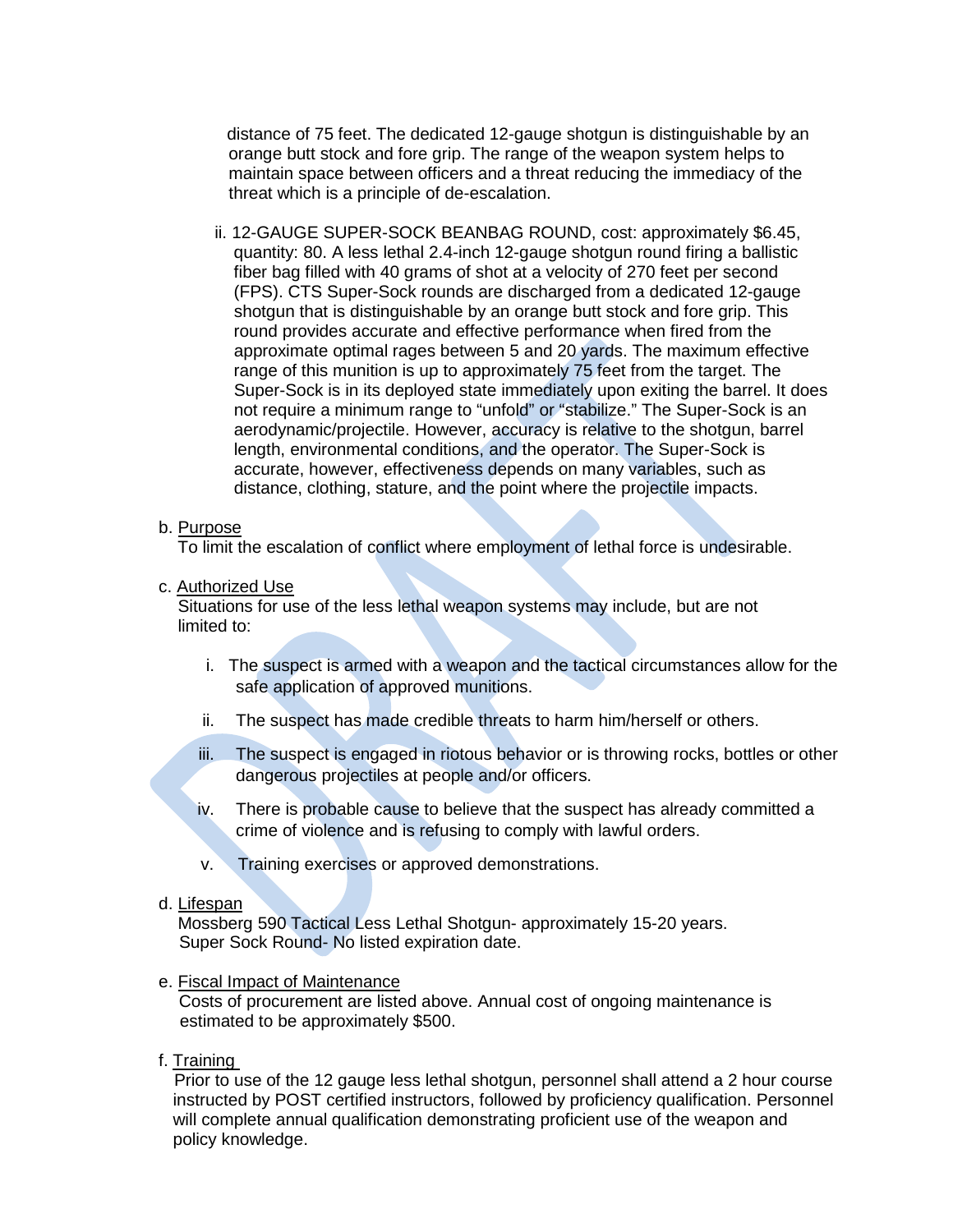#### g. Legal and Procedural Rules

 Use is governed under Lexipol Policy 303.9. It is the policy of the Pacifica Police Department to utilize the less lethal shotgun only for official law enforcement purposes, and pursuant to State and Federal law, including those regarding the use of force.

#### **2**. **Pepperball Launcher:** A device that discharges irritant projectiles.

- a. Description, quantity, capabilities, and purchase cost
	- i. Pepperball FTC LAUNCHER, cost: approximately \$591 each, quantity: 2. The FTC Launcher is a compressed-air powered launcher designed to fire non-lethal Pepperball projectiles. The FTC Launcher features a hopper that can hold up to 180 rounds, a flexible air source configuration and a compact moduler design.
	- ii. Pepperball LIVE PROJECTILE, cost: approximately \$2.78 per projectile, quantity: 90. The basic Pepperball projectile contains PAVA pepper powder, and is designed for direct impact and area saturation, especially in confined, interior spaces. Discharged from a Pepperball Launcher, the projectile has a velocity of 280-350 FPS. The projectile has a direct impact of 30ft and an area of saturation of 150+ft. The projectile contains 0.5% PAVA Powder.
	- iii. Pepperball LIVE-X PROJECTILE, cost: approximately \$3.58 per projectile, quantity: 90. The Live Projectile contains a concentrated amount of PAVA pepper powder. One round of LIVE-X contains the equivalent PAVA irritant chemical agent in 10 Pepperball LIVE rounds. Discharged from a Pepperball launcher, the projectile has a velocity of 280-350 FPS. The projectile has a direct impact of 60ft and an area of saturation of 150+ft. The projectile contains 5% PAVA Powder.

#### b. Purpose

 To limit the escalation of conflict where employment of lethal force is undesirable. Situations for use of the less lethal weapon systems may include but, are not limited to:

- i. The suspect is armed with a weapon and the tactical circumstances allow for the safe application of approved munitions.
- ii. The suspect has made credible threats to harm him/herself or others.
- iii. The suspect is engaged in riotous behavior or is throwing rocks, bottles or other dangerous projectiles at people and/or officers.
- iv. There is probable cause to believe that the suspect has already committed a crime of violence and is refusing to comply with lawful orders.
- v. Training exercises or approved demonstrations.
- c. Authorized Use

 Only those officers who have been trained in the use of Pepperball launchers are authorized to use the Pepperball launchers.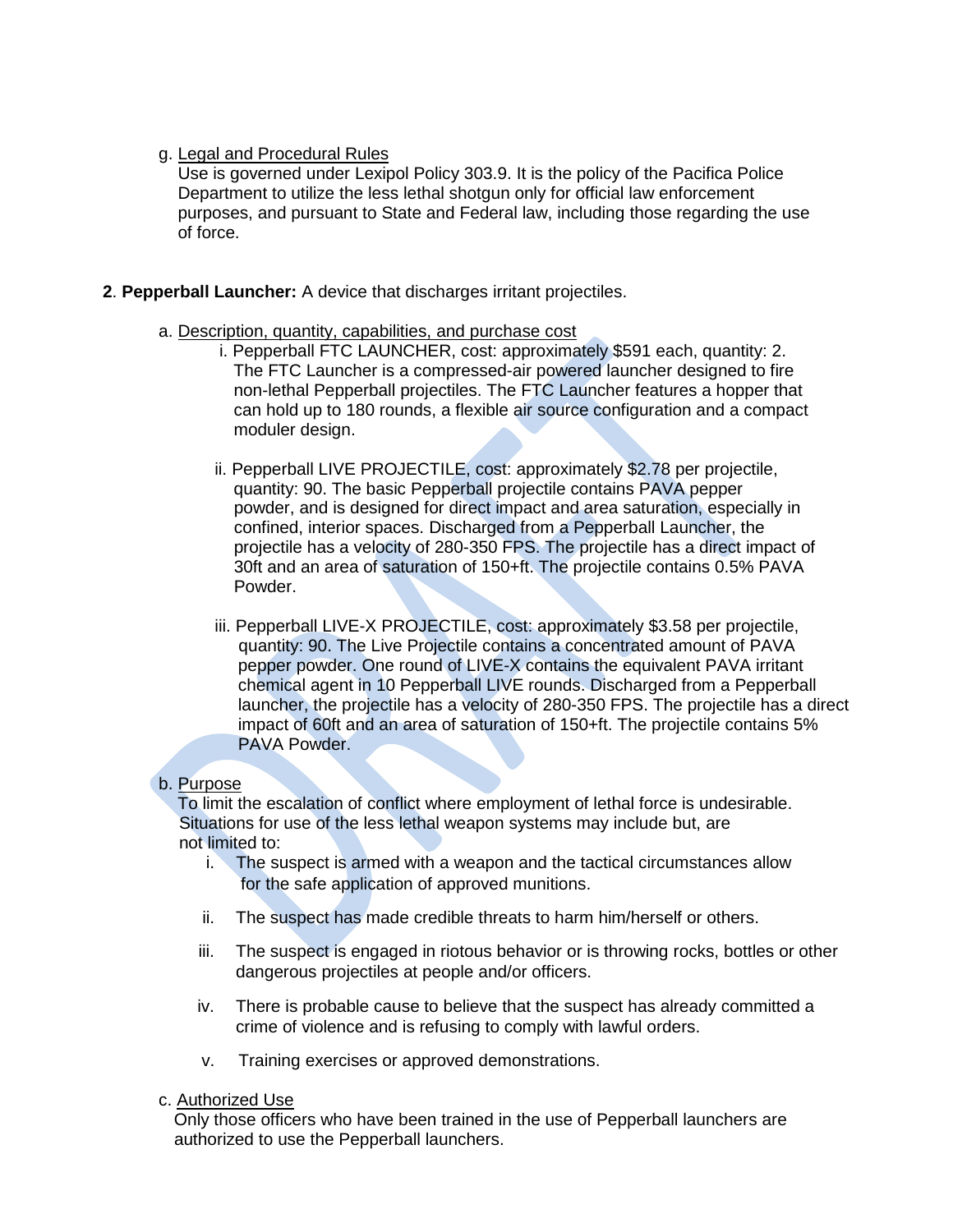## d. Training

Prior to use of the Pepperball launcher and projectiles, personnel will complete a 2 hour course instructed by vendor trained instructors, followed by proficiency qualification. Personnel will complete annual qualification demonstrating proficient use of the Pepperball launcher and policy knowledge.

#### e. Lifespan

.

- i. Pepperball FTC Launcher- approximately 10 years
- ii. Pepperball Live Projectile- approximately 3 years
- iii. Pepperball Live-X Projectile- approximately 3 years
- f. Fiscal impact of Maintenance Costs

Annual and ongoing maintenance cost estimated to be \$500.

g. Legal and Procedural Rules

Use is established under Lexipol 303.7.2. It is the policy of the PPD to utilize Pepperball only for official law enforcement purposes, and pursuant to State and Federal law, including those regarding the use of force.

- **3. Rifles:** Guns that are fired from shoulder level, having a long spirally grooved barrel intended to make bullets spin and thereby have greater accuracy over a long distance.
	- a. Description, quantity, capabilities, and purchase cost
		- i. SMITH & WESSON M&P15 SPTII PATROL RIFLE 16", cost: approximately \$607.18, quantity: 16. A rifle that fires an intermediate-power cartridge (.223) which is more powerful than a standard pistol. It is a short-barreled rifle which allows a trained officer better control inside of structures with greater accuracy than a handgun, and long range accuracy. Built to perform multiple uses under various conditions, M&P15 rifles are as versatile as they are reliable. M&P15 rifles are lightweight and rugged embodying the best combination of function and form.
		- ii. Colt M4 Commando Semi-Auto Rifle 11.5", cost: approximately \$1,199.00, quantity: 3. A rifle that fires an intermediate-power cartridge (.223) which is more powerful than a standard pistol. It is a short-barreled rifle which allows a trained officer better control inside of structures with greater accuracy, rapid response, maneuverability and enhanced firepower in critical situations.
		- iii. WINCHESTER RANGER.223 55GR BALLISTIC SILVERTIP RIFLE ROUND, cost: approximately \$987.00 per case of 1000 rounds, quantity: 3 cases. The.223 rounds feature 55 Grain Ballistic Silvertip Centerfire Rifle Ammunition with brass cases and boxer primers. This ammunition is non-corrosive. The .223 round offers muzzle velocity of 3240 feet per second and muzzle energy of 1282 ft lbs.
		- iv. WINCHESTER REMINGTON .223 55GR FULL METAL JACKET RIFLE ROUND, cost: approximately \$459 per case of 1000, quantity: 5 cases. The Full Metal Jacket rifle round features 55 Grain full metal jacket bullets, recommended for target and range training.The.223 round offers muzzle velocity of 3240 feet per second and muzzle energy of 1282 ft lbs.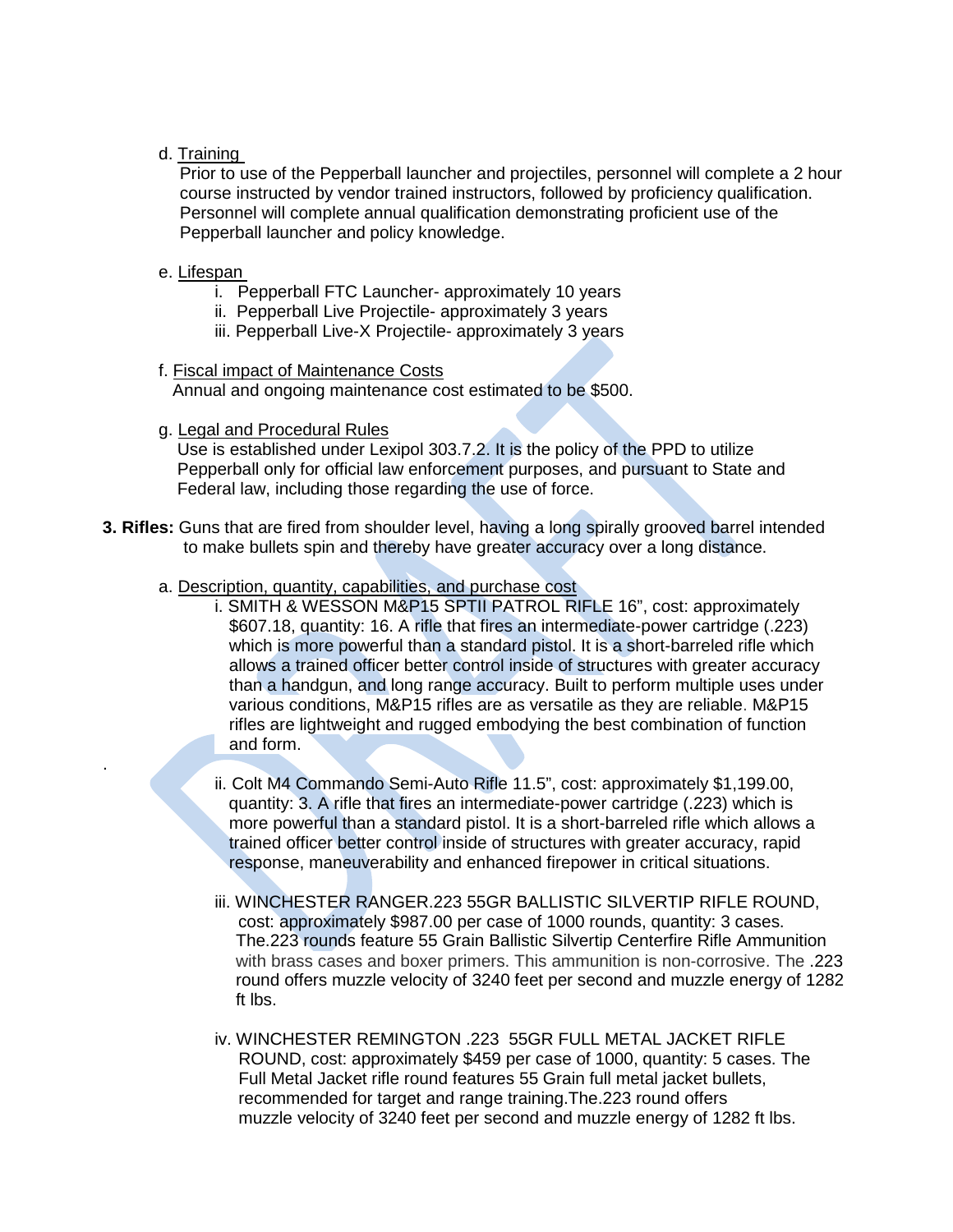#### b. Purpose

 To be used as precision weapons to address a threat with more precision and/or greater distances than a handgun, if present and feasible.

#### c. Authorized Use

Members who have received in-house / POST training from certified POST range instructors.

#### d. Lifespan

- i Smith & Wesson M&P15 Patrol Rifle- approximately 15-20 years.
- ii Colt M4 Comando Semi-Auto Rifle- approximately 15-20 years.
- iii Winchester Ranger .223 Ballistic Silvertip Rifle Rounds- no expiration.

iv Winchester Remington .223 Full Metal Jacket Rifle Rounds- no expiration.

#### e. Fiscal Impact

Annual and ongoing maintenance cost will is estimated to be approximately \$1,000- \$1,500.

#### f. Training

 Prior to use of the rifle, personnel will complete a 4 hour course presented by a POST approved instructor, followed by proficiency qualification. Personnel will complete annual qualification demonstrating proficient use of the rifle and policy knowledge. As courses are available, the Training Sergeant will send personnel to a supplemental POST approved 16 hour Patrol Rifle Operator course.

#### g. Legal and Procedural Rules

 Use is established under Lexipol 306.3.6. It is the policy of the PPD to utilize rifles only for official law enforcement purposes, and pursuant to State and Federal law regarding the use of force.

#### **4. Command Post Trailer:** Marked police trailer used to command sustained law enforcement incidents.

#### a. Description, quantity, capabilities, and purchase cost

i. TPD 24' x 8.5' tandem 5k Axle Special Ops trailer VIN# 1T9C29028B1090003, purchase price \$50,000.

#### b. Purpose

.

 To be used as a command post for sustained law enforcement incidents, including but not limited to DUI checkpoints, major collision scenes, major crime scenes, or other sustained incident where access to law enforcement computers, communication equipment and shelter is required.

#### c. Authorized Use

All department members upon authorization of the watch commander.

d. Lifespan

Estimated 20-25 years.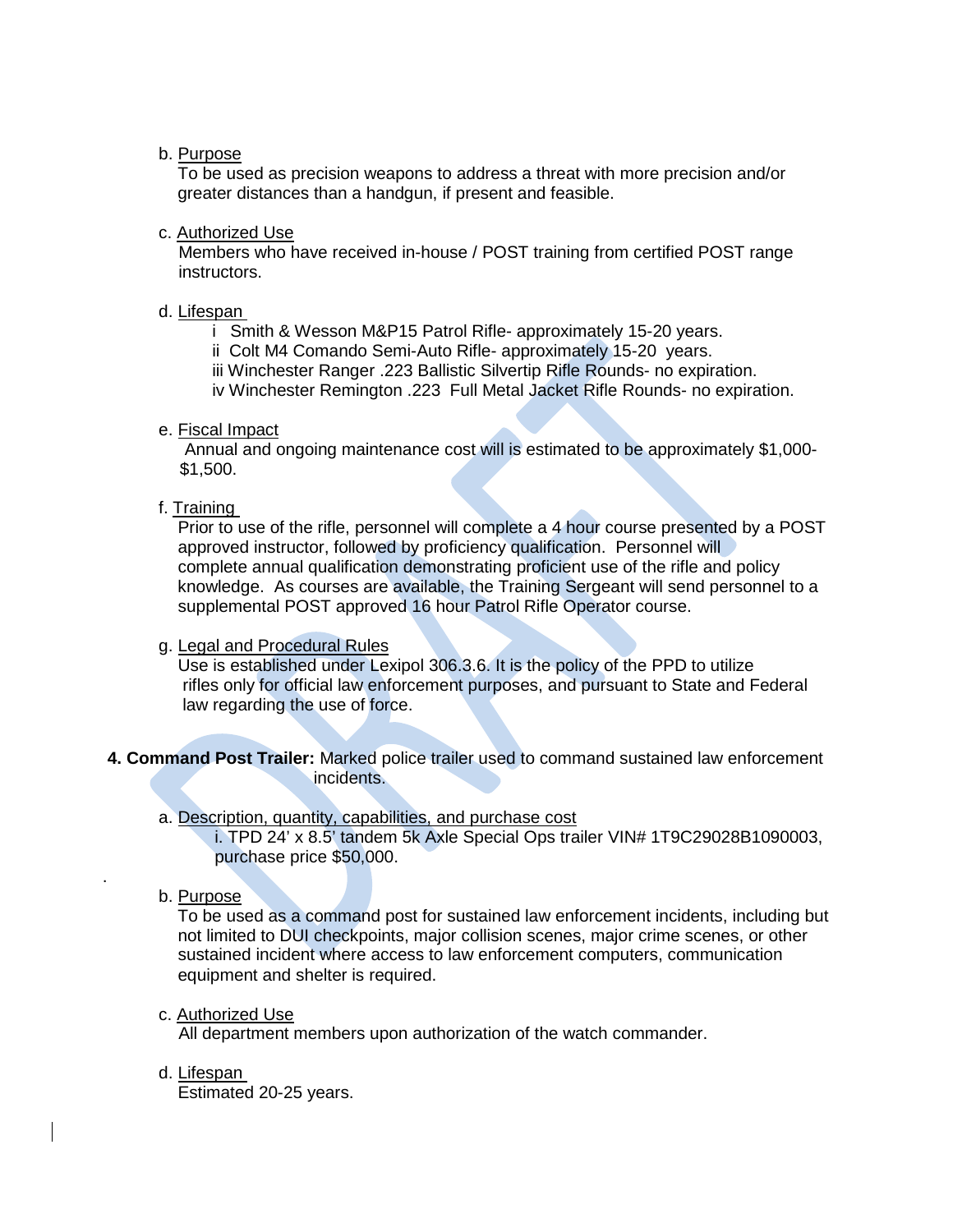# e. Fiscal Impact

Annual and ongoing maintenance cost estimated to be \$1,500.

f. Training

1 hour of in-house training regarding safe deployment and stationing of trailer.

g. Legal and Procedural Rules Deployment of trailer is only allowed upon authorization of the watch commander.

# **705.5 APPROVAL**

The Chief of Police or the authorized designee shall obtain approval from the governing body by way of an ordinance adopting the military equipment policy. As part of the approval process, the Chief of Police or the authorized designee shall ensure the proposed military equipment policy is submitted to the governing body and is available on the department website at least 30 days prior to any public hearing concerning the military equipment at issue (Government Code § 7071). The military equipment policy must be approved by the governing body prior to engaging in any of the following (Government Code § 7071):

- (a) Requesting military equipment made available pursuant to 10 USC § 2576a.
- (b) Seeking funds for military equipment, including but not limited to applying for a grant, soliciting or accepting private, local, state, or federal funds, in-kind donations, or other donations or transfers.
- (c) Acquiring military equipment either permanently or temporarily, including by borrowing or leasing.
- (d) Collaborating with another law enforcement agency in the deployment or other use of military equipment within the jurisdiction of this department.
- (e) Using any new or existing military equipment for a purpose, in a manner, or by a person not previously approved by the governing body.
- (f) Soliciting or responding to a proposal for, or entering into an agreement with, any other person or entity to seek funds for, apply to receive, acquire, use, or collaborate in the use of military equipment.
- (g) Acquiring military equipment through any means not provided above.

# **705.6 COORDINATION WITH OTHER JURISDICTIONS**

Military equipment should not be used by any other law enforcement agency or member in this jurisdiction unless the military equipment is approved for use in accordance with this policy. Law enforcement agencies responding to a call for mutual aid within this jurisdiction shall adhere to their own policies on the use of military equipment.

# **705.7 ANNUAL REVIEW AND REPORT**

Upon approval of a military equipment policy, the Chief of Police or the authorized designee shall submit a military equipment report to the governing body for each type of military equipment approved within one year of approval, and annually thereafter for as long as the military equipment is available for use (Government Code § 7072).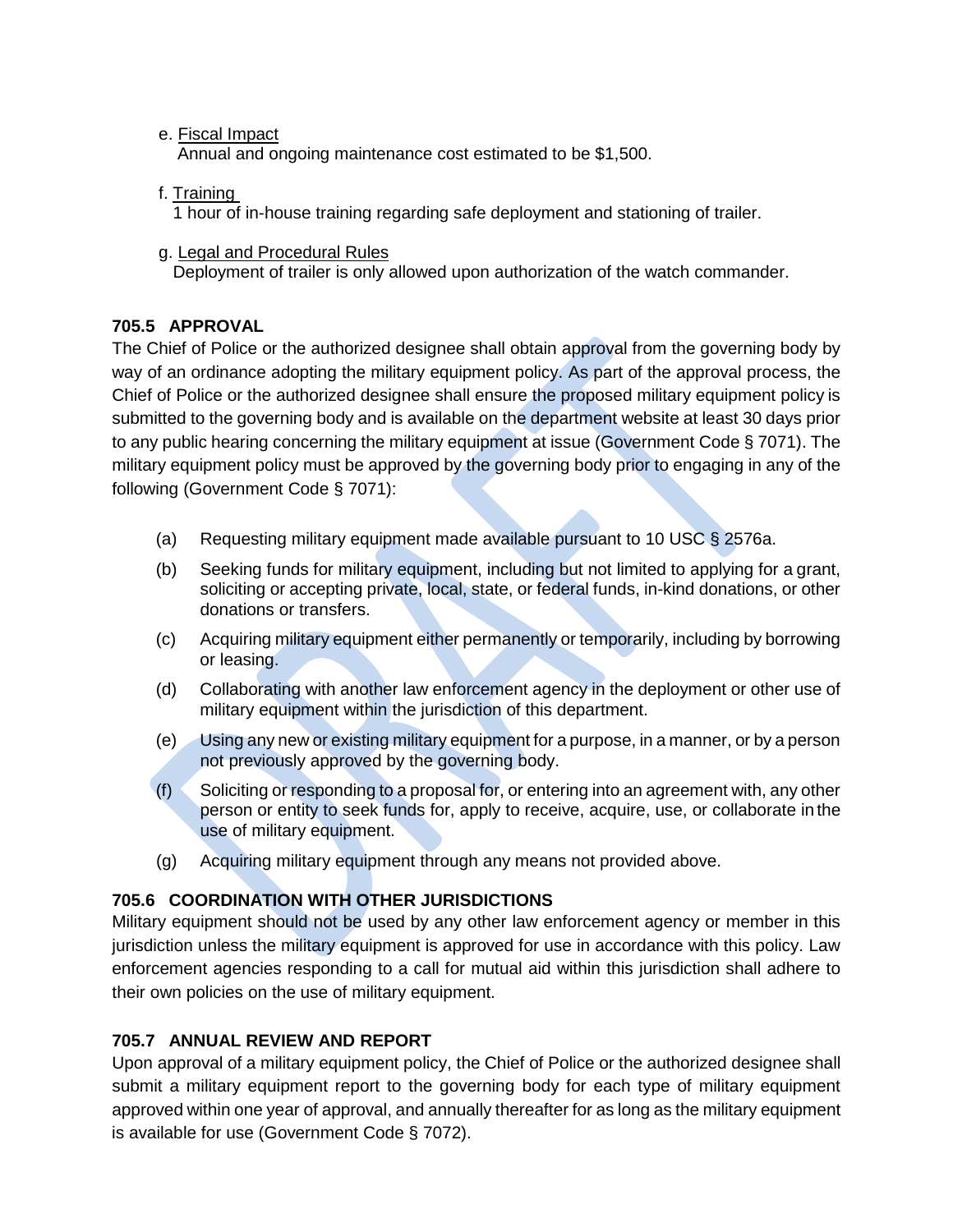The Chief of Police or the authorized designee shall also make each annual military equipment report publicly available on the department website for as long as the military equipment is available for use. The report shall include all information required by Government Code § 7072 for the preceding calendar year for each type of military equipment in department inventory.

The Annual Military Equipment Report will include the following information for the immediately preceding calendar year for each type of military equipment:

- 1. A summary of how the military equipment was used and the purpose of its use.
- 2. A summary of any complaints or concerns received concerning the military equipment.
- 3. The results of any internal audits, any information about violations of the military equipment use policy, and any actions taken in response.
- 4. The total annual cost for each type of military equipment, including acquisition, personnel, training, transportation, maintenance, storage, upgrade, and other ongoing costs, and from what source funds will be provided for the military equipment in the calendar year following submission of the annual military equipment report.
- 5. The quantity possessed for each type of military equipment.
- 6. If the law enforcement agency intends to acquire additional military equipment in the next year, the quantity sought for each type of military equipment.

# **705.8 COMMUNITY ENGAGEMENT**

Within 30 days of submitting and publicly releasing the annual report, the Department shall hold at least one well-publicized and conveniently located community engagement meeting, at which the Department should discuss the report and respond to public questions regarding thefunding, acquisition, or use of military equipment.

# **705.9 POLICY COMPLIANCE**

Government Code section 7070 requires that this policy specify the mechanisms to be used by the Department to ensure compliance with this policy. Complaints regarding violations of this policy are subject to investigation and discipline in accordance with Policy 1010, and other policies of the Department related to officer discipline.

# **706.9 PUBLIC COMPLAINTS, QUESTIONS, AND INVESTIGATION**

Government Code section 7070 requires that this policy specify the procedures by which members of the public may register complaints, submit questions about the use of each specific type of military equipment subject to this policy, and procedures by which the Department will respond to such matters.

Pursuant to California Government Code §7070(d)(7), members of the public may register complaints or concerns or submit questions about the use of each specific type of Military Equipment in this policy by any of the following means: